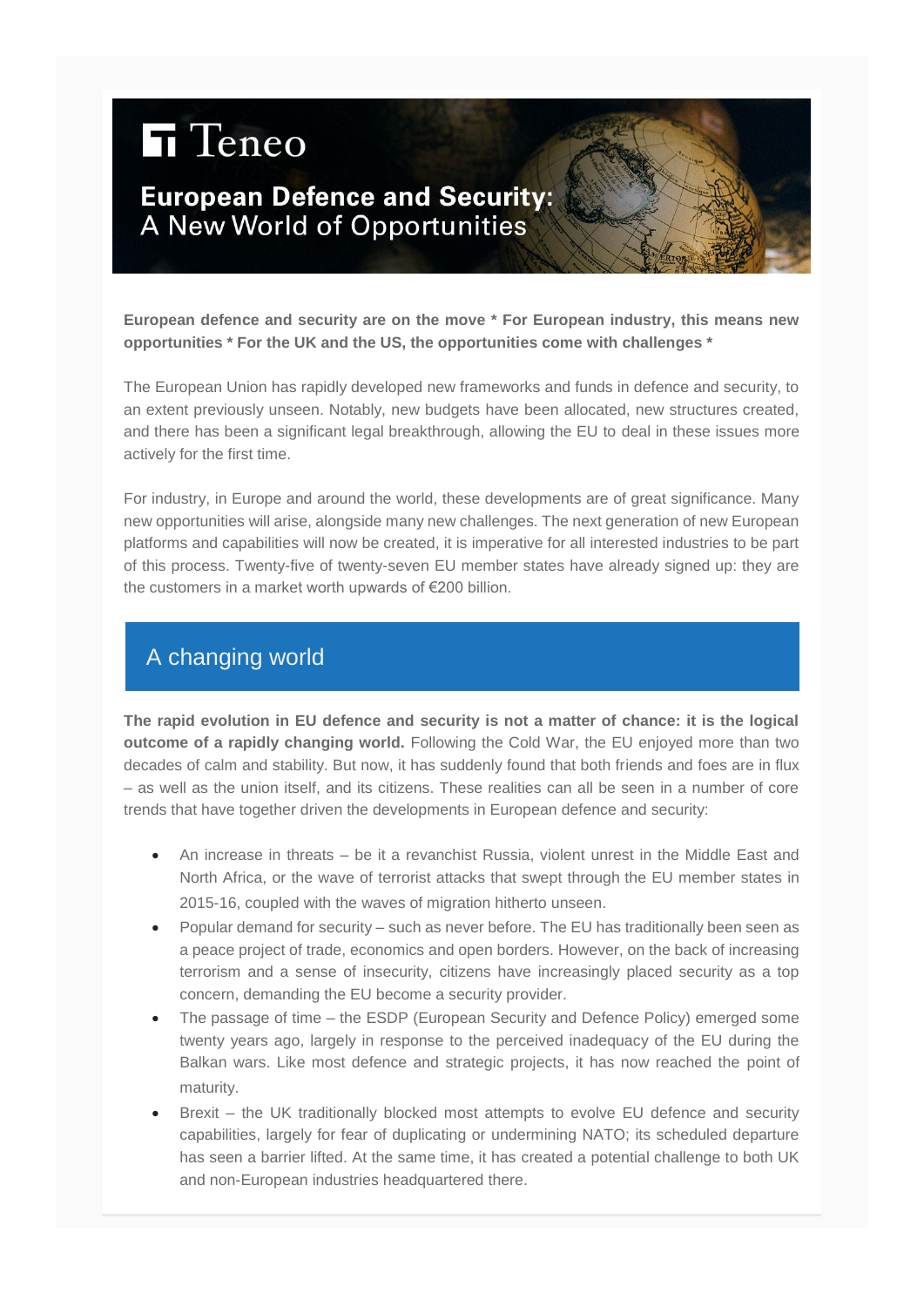• Transatlantic relations – the Trump administration has repeatedly cast doubt upon US commitment both to NATO and European security, forcing Europeans to consider their own capabilities and needs more seriously, for the first time since the end of the Cold War.



## Changing structures

**Possibly the most significant sign of seriousness in the EU approach to defence and security is the creation of three new structures: PESCO, CARD and the EDF.**

- PESCO *Permanent Structured Cooperation* is the broad, EU Treaty-bound framework. By the end of 2017, 25 of the 27 EU member states (not including the UK) had decided to join the initiative, and the Council had adopted a decision establishing PESCO.
- CARD *Coordinated Annual Review on Defence* is to be a systematic monitoring of national defence spending plans by the European Defence Agency (EDA), which will help identify opportunities for new collaborative initiatives.
- EDF *the European Defence Fund* will provide financial incentives to foster defence cooperation from research to the development phase of capabilities including prototypes. Until 2020, the fund will provide financing of €500 million per year, and after that it is expected to grow to €1 billion per year. The EDF is projected to leverage national financing with an expected multiplying effect of 5. It could therefore generate a total investment in defence capability development of **€5 billion** per year after 2020.

## Changing opportunities - and challenges

**A list of 17 projects to be undertaken in the first phase of the framework will be decided in early 2018.** These will range across broad capability development as well as operational projects such as the establishment of a European Medical Command, an EU Training Mission Competence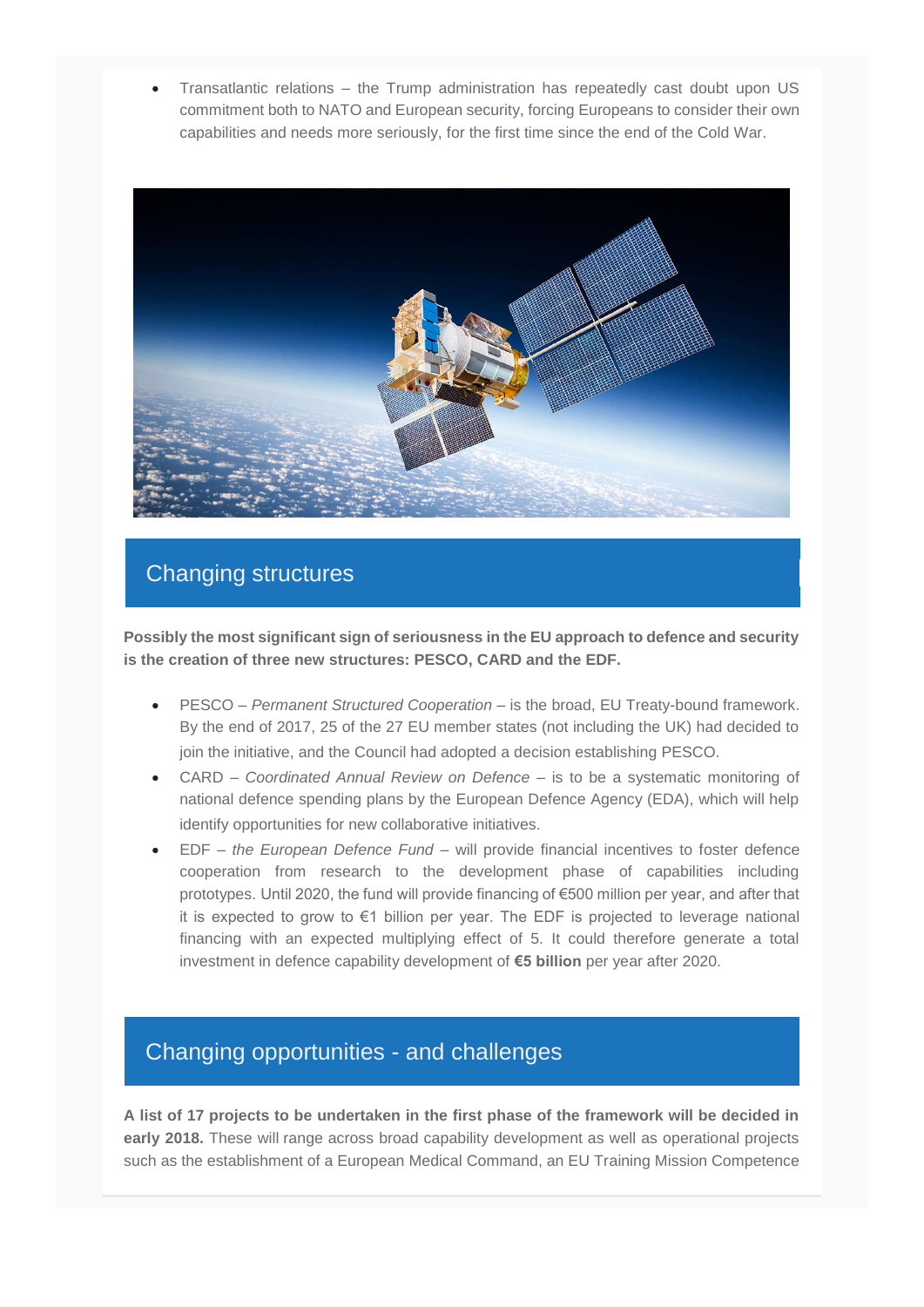Centre, Cyber Rapid Response Teams and Mutual Assistance in Cyber Security, to Military Disaster Relief and an upgrade of Maritime Surveillance.

This is a clear and serious list – and industry clearly has a central role in making it real, and making the new structures work. The new EU vision is founded upon the notion of new capabilities. New capabilities start with new technologies, new platforms, new thinking – and above all, new partnerships in many industries, including: aerospace, defence, cyber, digital, security, automotive, transport and many others.

Teneo can assist in forging and maintaining these new relationships and partnerships. With very senior expertise in both defence and aerospace and in the EU and NATO, it is the premier consultancy to help navigate the possibilities of the new EU defence and security agenda – and help overcome the challenges it poses.

We offer:

- In-depth analysis and background to developments
- Incisive and exclusive insights into the decision-making process
- Advice on specific interests
- Positioning and advocacy dedicated to the correct audiences
- Policy and business strategy alignment



#### **RUUD WASSEN**

**Managing Director** Ruud has 15 years' experience in Brussels. A specialist in European legislative and regulatory advocacy, pan-European integrated campaigns, strategy development, litigation support and company positioning, Ruud has been helping companies with their EU engagement. He has a Master's degree in War Studies from King's College in London. Ruud.Wassen@TeneocabinetDN.com



### **ILANA BET-EL**

**Senior Adviser** Dr Ilana Bet-El is a senior strategist, specializing in geostrategy and military affairs. A former senior policy adviser in the UN, she has over twenty-five years' experience in advising governments, militaries and the private sector on policy, risk and reputation in the EU, the Trans-Atlantic community and NATO. With a background in the media and academe, she is a Senior Visiting Fellow at the Department of War Studies, King's College London, and sits on the Advisory Board of Women in International Security (WIIS). She holds a PhD from University College London and has published and lectured widely. Ilana.Bet-El@TeneocabinetDN.com